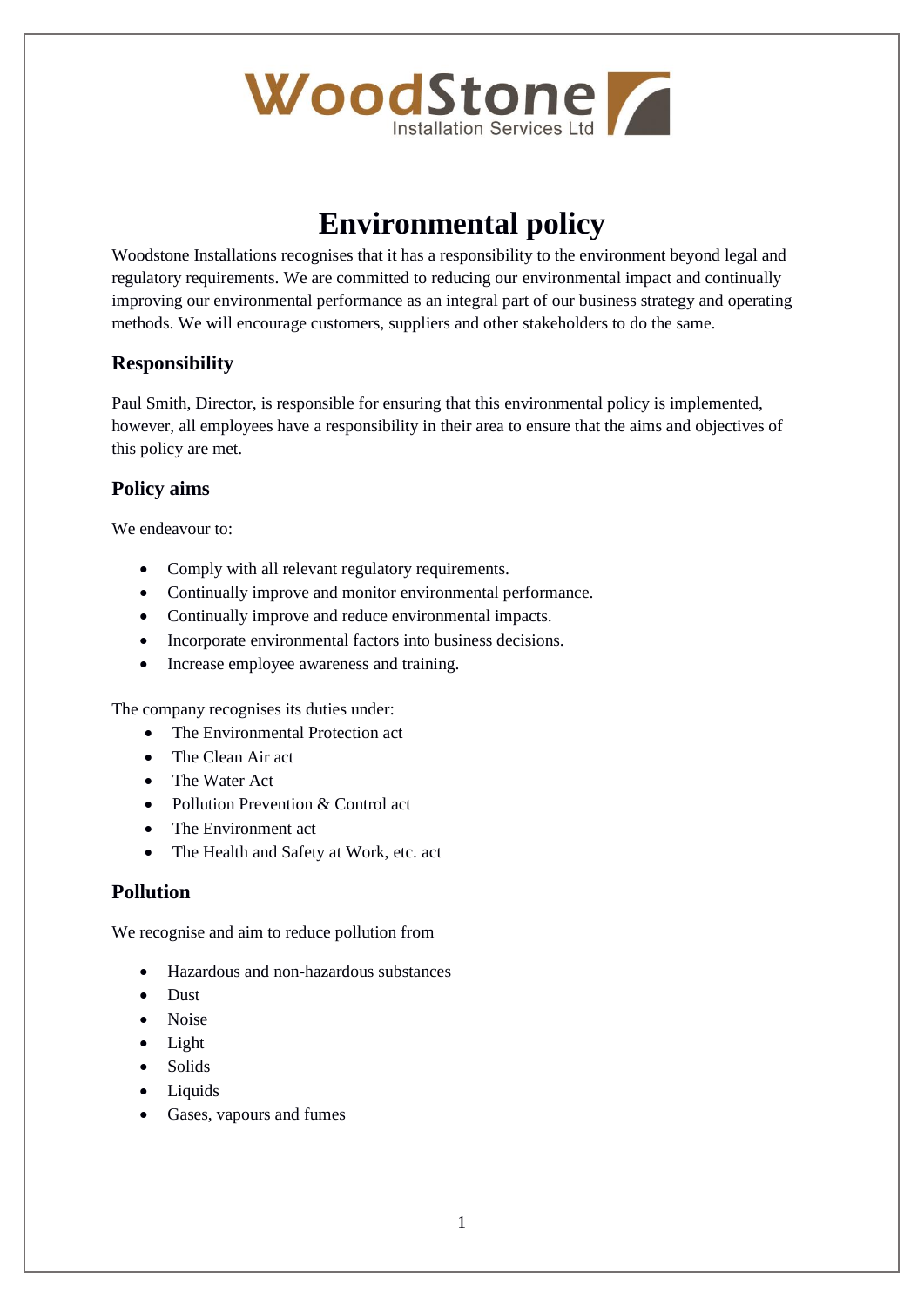# WoodStone

## **Paper**

We will:

- Minimise the use of paper in the office.
- Reduce packaging as much as possible.
- Seek to buy recycled and recyclable paper products.
- Reuse and recycle all paper where possible.

# **Energy and water**

We will seek to:

- Reduce the amount of energy used as much as possible.
- Switch off lights and electrical equipment when not in use.
- Adjust heating with energy consumption in mind.
- Take energy consumption and efficiency of new products into account when purchasing them.

# **Office supplies**

We will:

- Evaluate if the need can be met in another way.
- Evaluate if renting or sharing is an option before purchasing equipment.
- Evaluate the environmental impact of any new products we intend to purchase.
- Favour more environmentally friendly and efficient products wherever possible.
- Reuse and recycle everything we are able to.

### **Transportation**

We will:

- Reduce the need to travel, restricting to necessity trips only.
- Promote the use of travel alternatives such as e-mail or video/phone conferencing.
- Make additional efforts to accommodate the needs of those using public transport or bicycles.
- Favour 'green' vehicles and maintain them rigorously to ensure ongoing efficiency.

### **Maintenance and cleaning**

We will:

- Use cleaning materials that are as environmentally friendly as possible.
- Use materials in any office refurbishment that are as environmentally friendly as possible.
- Only use licensed and appropriate organisations to dispose of waste.